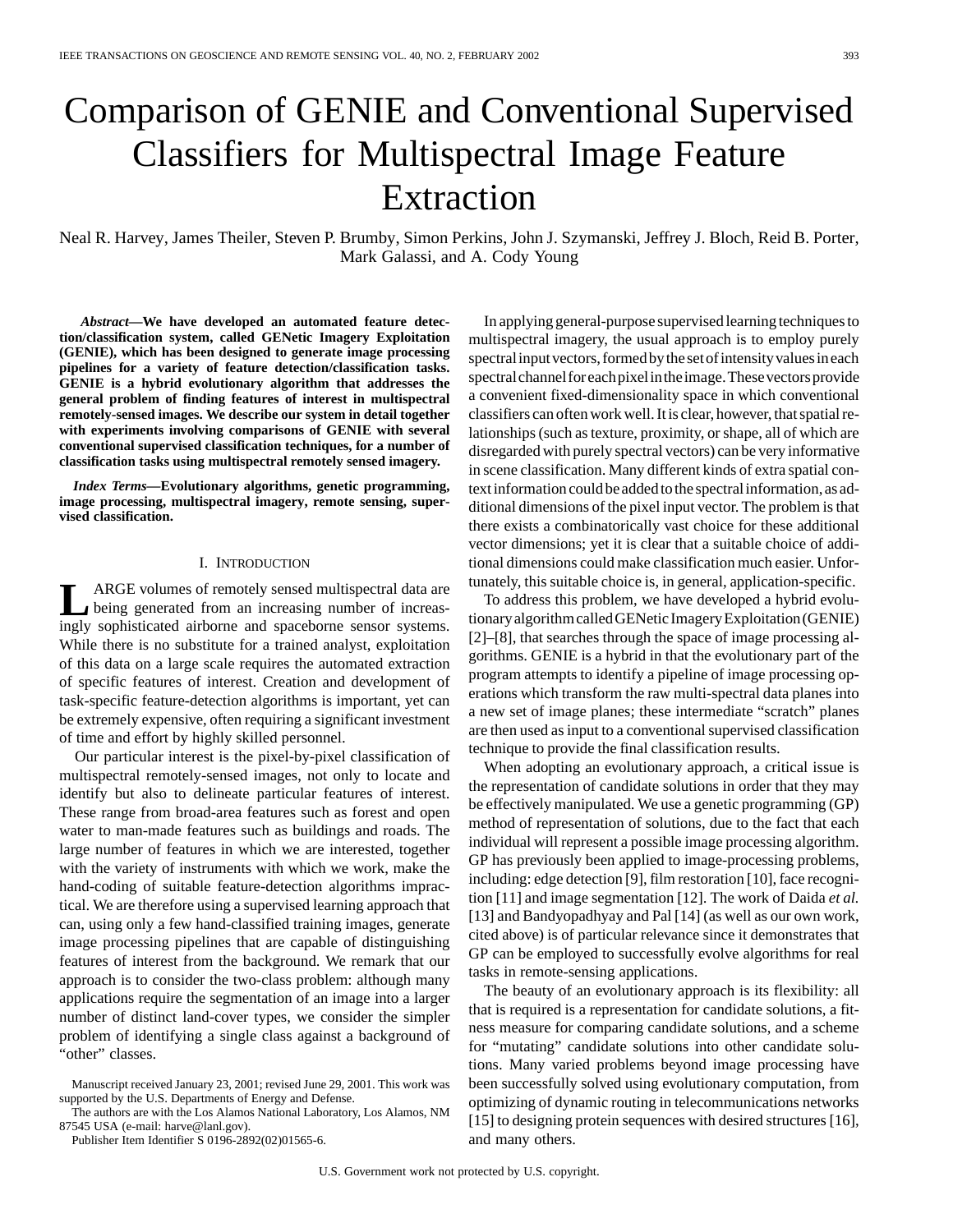This paper describes our system in detail together with experiments involving comparisons of GENIE with several conventional supervised classification techniques, for a number of classification tasks using multispectral remotely-sensed imagery.

The remainder of the paper is organized as follows: Section II describes the GENIE system in detail. Section III describes the conventional supervised classification techniques with which GENIE is to be compared. Section IV describes the data and classification tasks on which the algorithms are to be tested and compared. Section V describes the results of the comparisons. Section VI describes further comparison with multiclass versions of the supervised classifiers. Finally, Section VII discusses these results and concludes.

# II. THE GENIE SYSTEM

GENIE employs a classic evolutionary paradigm: a population is maintained of candidate solutions (*chromosomes*), each composed of interchangeable parts (*genes*), and each assessed and assigned a scalar fitness value, based on how well it performs the desired task. After fitness determination, the evolutionary operators of selection, crossover and mutation are applied to the population and the entire process of fitness evaluation, selection, crossover and mutation is iterated until some stopping condition is satisfied.

#### *A. Training Data*

The environment for each individual in the population consists of *data* planes, each of these planes corresponding to a separate spectral channel in the original image, together with a *weight* plane and a *truth* plane. The weight plane identifies those pixels to be used in training—these are the pixels for which the analyst is confident in identifying as either "true" and "false": *true* defines areas where the feature of interest exists; *false* defines areas where that feature does not exist. The actual delineation of true and false pixels is given by the truth plane. This arrangement permits us the flexibility (not used in this study) to employ both real-valued weights (representing degrees of confidence or of importance) and real-valued truth (corresponding to retrieval of continuous valued properties). The data in the weight and truth planes may be derived from actual ground truth (collected on the ground, at or near the time the image was taken) or from the best judgement of an analyst looking at the data. Because collecting ground truth data is so expensive, our system employs a graphical interface called ALADDIN to assist the analyst in making judgements about and marking out features in the data. The analyst can view a multispectral image in a variety of ways, and can create training data by painting directly on the image using a computer mouse. Fig. 1 shows an image alongside the markup that an analyst provides as "ground truth." Figs. 4(b), and 6(b) show further examples where the analyst has marked out the desired feature on the image.

## *B. Encoding Candidate Solutions*

Each individual *chromosome* in the population consists of a fixed-length string of *genes*. Each gene in GENIE corresponds to a primitive image processing operation. Therefore the entire





(b)

Fig. 1. (a) Greyscale images of one of the scenes used to produce the training data for "Urban Areas" (Urban 1). (b) Training data provided for the training scene for "Urban Areas" (white  $=$  feature, grey  $=$  not feature, and black  $=$  no assertion).

chromosome describes an algorithm consisting of a sequence of primitive image processing operations.

A single gene consists of an operator name, a list of input planes, specifying from which plane input is to come; a list of (usually one) output plane; and a list of scalar parameters. Parameters may be integer, floating point, or categorical. Each gene used in GENIE takes one or more distinct image planes as input, and produces one or more image planes as output. Input can be taken from any data planes in the training data image cube. Output is written to any of a small number of *scratch planes*—temporary workspaces where an image plane can be stored. Genes can also take input from scratch planes, but only if that scratch plane has been written to by another gene earlier in the chromosome sequence.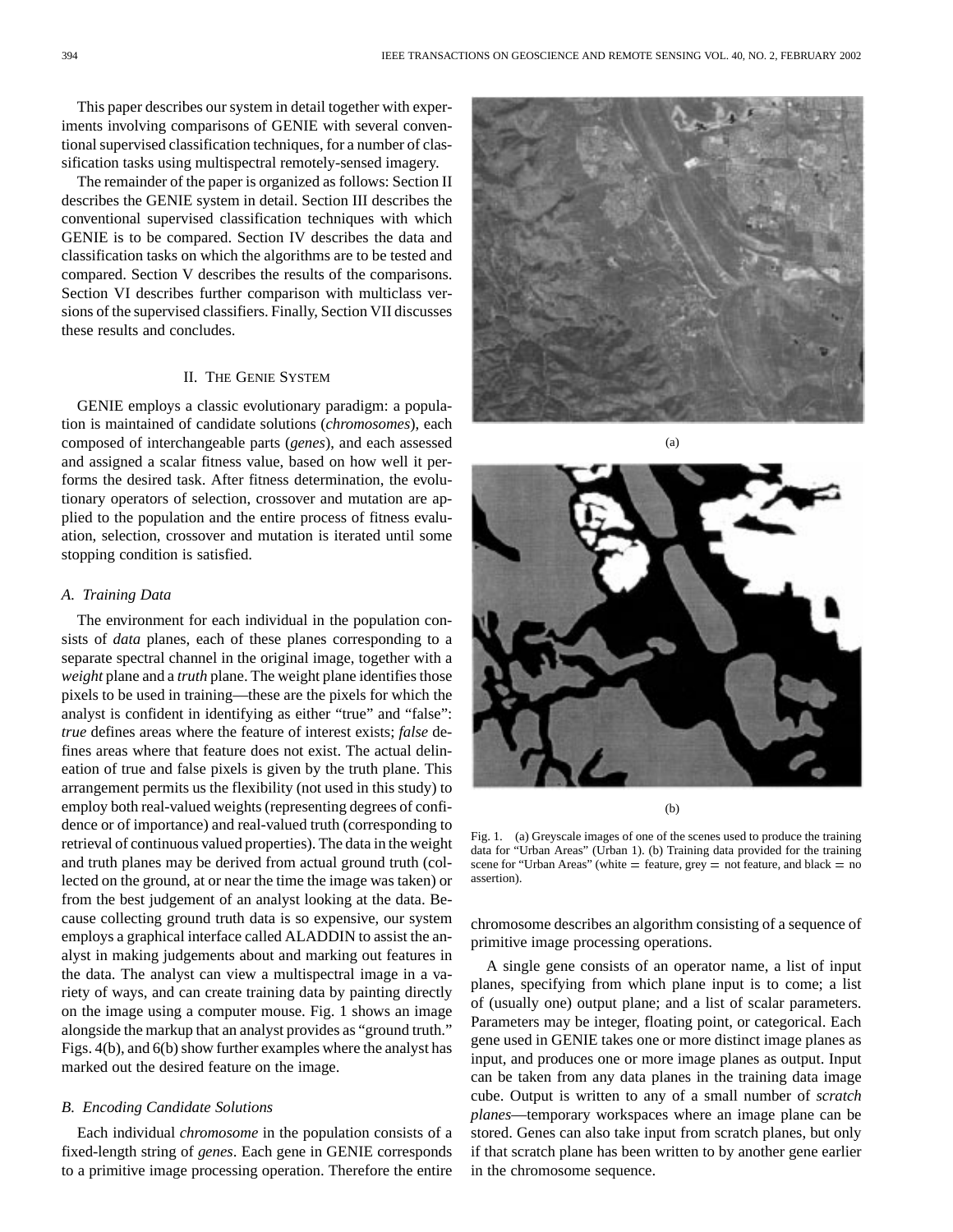TABLE I PRIMITIVE IMAGE PROCESSING OPERATORS (GENES) USED IN GENIE AND WHAT THEY DO

|                                                                                                                                                                                                                                                                                                                                                                                                                                            | Image                                                                                                                                                                                                                                                                                                                                                                                                                                                                                                                                                                                                        | Inputs/                                                                                                                                                                                                                                                                                               |                                                                                                                                                                                                                                                                                                                                                                                                                                                                                                                                                                                                                                                                                                                                                                                                                                                                                                                                                                                                                                                                                                                                                                                                                                                                                                                                                                                                                     |  |  |  |
|--------------------------------------------------------------------------------------------------------------------------------------------------------------------------------------------------------------------------------------------------------------------------------------------------------------------------------------------------------------------------------------------------------------------------------------------|--------------------------------------------------------------------------------------------------------------------------------------------------------------------------------------------------------------------------------------------------------------------------------------------------------------------------------------------------------------------------------------------------------------------------------------------------------------------------------------------------------------------------------------------------------------------------------------------------------------|-------------------------------------------------------------------------------------------------------------------------------------------------------------------------------------------------------------------------------------------------------------------------------------------------------|---------------------------------------------------------------------------------------------------------------------------------------------------------------------------------------------------------------------------------------------------------------------------------------------------------------------------------------------------------------------------------------------------------------------------------------------------------------------------------------------------------------------------------------------------------------------------------------------------------------------------------------------------------------------------------------------------------------------------------------------------------------------------------------------------------------------------------------------------------------------------------------------------------------------------------------------------------------------------------------------------------------------------------------------------------------------------------------------------------------------------------------------------------------------------------------------------------------------------------------------------------------------------------------------------------------------------------------------------------------------------------------------------------------------|--|--|--|
| Gene                                                                                                                                                                                                                                                                                                                                                                                                                                       | Processing                                                                                                                                                                                                                                                                                                                                                                                                                                                                                                                                                                                                   | Outputs/                                                                                                                                                                                                                                                                                              |                                                                                                                                                                                                                                                                                                                                                                                                                                                                                                                                                                                                                                                                                                                                                                                                                                                                                                                                                                                                                                                                                                                                                                                                                                                                                                                                                                                                                     |  |  |  |
| Abbreviation                                                                                                                                                                                                                                                                                                                                                                                                                               | Operation                                                                                                                                                                                                                                                                                                                                                                                                                                                                                                                                                                                                    | Parameters                                                                                                                                                                                                                                                                                            |                                                                                                                                                                                                                                                                                                                                                                                                                                                                                                                                                                                                                                                                                                                                                                                                                                                                                                                                                                                                                                                                                                                                                                                                                                                                                                                                                                                                                     |  |  |  |
| ADDP<br>ADDS<br>SUBP<br>DIFF<br>NDI<br><b>MULTS</b><br>NEG<br>MULTP<br>SQRT<br>SQR<br>LINSCL<br>LINCOMB<br>MIN<br>MAX<br><b>IFLTE</b><br>CLIP_HI<br>CLIP_LO                                                                                                                                                                                                                                                                                | Add planes<br>Add scalar<br>Subtract planes<br>Absolute difference<br>Normalized difference<br>Multiply by scalar<br>Negate plane<br>Multiply planes<br>Square root<br>Square<br>Linear scale<br>Linear combination<br>Minimum<br>Maximum<br>'If less than else'<br>Clip high<br>Clip low                                                                                                                                                                                                                                                                                                                    | 2/1/0<br>1/1/1<br>2/1/0<br>2/1/0<br>2/1/0<br>1/1/1<br>1/1/0<br>2/1/0<br>1/1/0<br>1/1/0<br>1/1/2<br>2/1/1<br>2/1/0<br>2/1/0<br>4/1/0<br>1/1/1<br>1/1/1                                                                                                                                                 | Notes<br>Basic mathematical operations. ADDS adds a scalar, which may<br>be negative, to its input. DIFF is like SUBP but outputs the<br>absolute values. NDI is like SUBP, but divides the result by the<br>sum of its two inputs. MULTS scales its input by a scalar, which<br>by default is positive. LINSCL is like MULTS but takes an extra<br>parameter which is added onto the scaled input. LINCOMB<br>outputs a linear combination of its two inputs, in proportion<br>specified by its one parameter, which takes a value between 0<br>and 1.<br>Logical operations. MIN and MAX perform pixel-wise minimum<br>and maximum, equivalent to AND and OR for binary input.<br>IFLTE outputs its third input wherever the first input is less<br>than its second input, and its fourth input elsewhere.<br>Thresholding operations. CLIP_HI truncates any pixel values<br>above a value set by its parameter. CLIP_LO does the converse.                                                                                                                                                                                                                                                                                                                                                                                                                                                                       |  |  |  |
| THRESH                                                                                                                                                                                                                                                                                                                                                                                                                                     | Threshold                                                                                                                                                                                                                                                                                                                                                                                                                                                                                                                                                                                                    | 1/1/1                                                                                                                                                                                                                                                                                                 | THRESH sets all values below its threshold parameter to 0, and                                                                                                                                                                                                                                                                                                                                                                                                                                                                                                                                                                                                                                                                                                                                                                                                                                                                                                                                                                                                                                                                                                                                                                                                                                                                                                                                                      |  |  |  |
| SAVAR<br>SADIF<br>SADIST<br>SANORM                                                                                                                                                                                                                                                                                                                                                                                                         | Spectral angle variance<br>Spectral angle difference<br>Spectral angle distance<br>Normalize spectral vector                                                                                                                                                                                                                                                                                                                                                                                                                                                                                                 | $2-16/1/2$<br>$2 - 16/1/2$<br>$2 - 10/1/2 - 10$<br>$2-10/2-10/0$                                                                                                                                                                                                                                      | all those above to dataScale.<br>Spectral angle operations. SAVAR and SADIST look at two<br>circular neighborhood regions around each pixel, of size defined<br>by their two parameters. SAVAR returns the difference between<br>the variance of the spectral angles of the pixels in the two<br>regions. SADIF returns the difference between the mean spectral<br>angle of both regions. SADIST returns the spectral angle<br>difference between each pixel and the vector defined by its<br>parameters. SANORM normalizes the vector defined by its<br>inputs to have a magnitude equal to dataScale.                                                                                                                                                                                                                                                                                                                                                                                                                                                                                                                                                                                                                                                                                                                                                                                                            |  |  |  |
| QTREG                                                                                                                                                                                                                                                                                                                                                                                                                                      | Region Size related to Statistics                                                                                                                                                                                                                                                                                                                                                                                                                                                                                                                                                                            | 1/3/1                                                                                                                                                                                                                                                                                                 | QTREG Determines the region size (in log base 2) around each<br>pixel for which the normalized variance per pixel standard of the<br>square region first reaches a given threshold. Also returns planes<br>with the linear fit slope and offset of the variance as a function<br>of region scale for each pixel                                                                                                                                                                                                                                                                                                                                                                                                                                                                                                                                                                                                                                                                                                                                                                                                                                                                                                                                                                                                                                                                                                     |  |  |  |
| R5R5<br>LAWB<br>LAWD<br>LAWF<br>LAWH<br>LAPLAC3<br>LAPLAC5<br>MORPH_LAPLAC<br>ISO <sub>-GRAD</sub><br>MEAN<br>VAR<br><b>SKEWNESS</b><br>KURTOSIS<br>SKEW <sub>-COEFF</sub><br>KURT_COEFF<br>$_{\rm SD}$<br><b>RANGE</b><br>MEDIAN<br><b>EROD</b><br>DIL<br>OPEN<br>CLOS<br>$_{\mathrm{OPCL}}$<br>CLOP<br>ASF_CLOP<br>ASF_OPCL<br>POS <sub>TH</sub><br>NEG_TH<br>OP_REC<br>CL REC<br><b>H_DOME</b><br><b>H_BASIN</b><br>MB <sub>-EDGE</sub> | Laws' texture measure<br>Laws' texture measure<br>Laws' texture measure<br>Laws' texture measure<br>Laws' texture measure<br>3x3 Laplacian<br>5x5 Laplacian<br>Morph. Laplacian<br>Isotropic gradient<br>Mean<br>Variance<br>Skewness<br>Kurtosis<br>Skewness coefficient<br>Kurtosis coefficient<br>Standard deviation<br>Morphological Gradient<br>Median<br>Erode<br>Dilate<br>Open<br>Close<br>Open-close<br>Close-open<br>ASF Close-open<br>ASF Open-close<br>Positive top hat<br>Negative top hat<br>Open with reconstruction<br>Close with reconstruction<br>H-dome<br>H-basin<br>Canny edge detector | 1/1/0<br>1/1/0<br>1/1/0<br>1/1/0<br>1/1/0<br>1/1/0<br>1/1/0<br>1/1/2<br>1/1/0<br>1/1/1<br>1/1/2<br>1/1/2<br>1/1/2<br>1/1/2<br>1/1/2<br>1/1/2<br>1/1/2<br>1/1/2<br>1/1/2<br>1/1/2<br>1/1/2<br>1/1/2<br>1/1/2<br>1/1/2<br>1/1/2<br>1/1/2<br>1/1/2<br>1/1/2<br>1/1/2<br>1/1/2<br>1/1/1<br>1/1/1<br>1/1/2 | Neighborhood operations. In general, all these operations take a<br>single plane as input and produce a single output plane. The<br>output at each pixel is determined by looking at the pixel's<br>neighborhood. R5R5, LAWB, LAWD, LAWF and LAWH are<br>widely-used texture measures, developed by Laws, that return<br>zero if the neighborhood contains all the same value of pixel, and<br>some other value otherwise, depending upon the distribution of<br>pixel values. R5R5 is corresponds to Laws' $R5^T \times R5 5 \times 5$<br>operator. The others are $3 \times 3$ operators, corresponding to Laws'<br>$S3^T \times L3$ , $E3^T \times E3$ , $L3^T \times S3$ and $S3^T \times S3$ operators<br>respectively. For details regarding Laws' textural operators, the<br>interested reader is referred to [?], [?]. Most of the other<br>operators are familiar image processing or morphological<br>operators, whose description can be found in any good book on<br>image processing. Most take two parameters which give the size<br>and shape of a structuring element defining the neighborhood to<br>which the operator is applied. ASF stands for 'Alternating<br>Sequential Filter'. MB_EDGE takes an additional parameter<br>defining a threshold for edge strength to be looked for. The<br>single parameter for H_DOME and H_BASIN defines the pixel<br>value offset used by these operators. |  |  |  |

The image processing algorithm represented by any particular chromosome can be thought of as a directed acyclic graph, where the nonterminal nodes are primitive image processing operations, and the terminal nodes are individual image planes extracted from the multispectral image used as input. The scratch planes are the "glue" that combines primitive operations into image processing pipelines. Traditional GP [17] uses a variable sized (within limits) tree representation for algorithms. Our representation differs in that it allows for reuse of values computed by subtrees, since many nodes can access the same scratch plane, i.e., the resulting algorithm is a graph rather than a tree. It also differs in that the total number of nodes is fixed.

Our notation for genes is most easily illustrated by an example: the gene  $[ADDP rD1 rS1 wS2]$  applies pixel-by-pixel addition to two input planes, read from data plane 1 and from scratch plane 1, and writes its output to scratch plane 2. Additional operator parameters, if any, are listed after the input and output arguments.

Our "gene pool" is composed of a set of primitive image processing operators which we consider useful. For different applications, the user may want to choose different sets of primitive operators; for the studies described here, we used the operators described in Table I. These include spectral, spatial, spatio-spectral, logical and thresholding operators.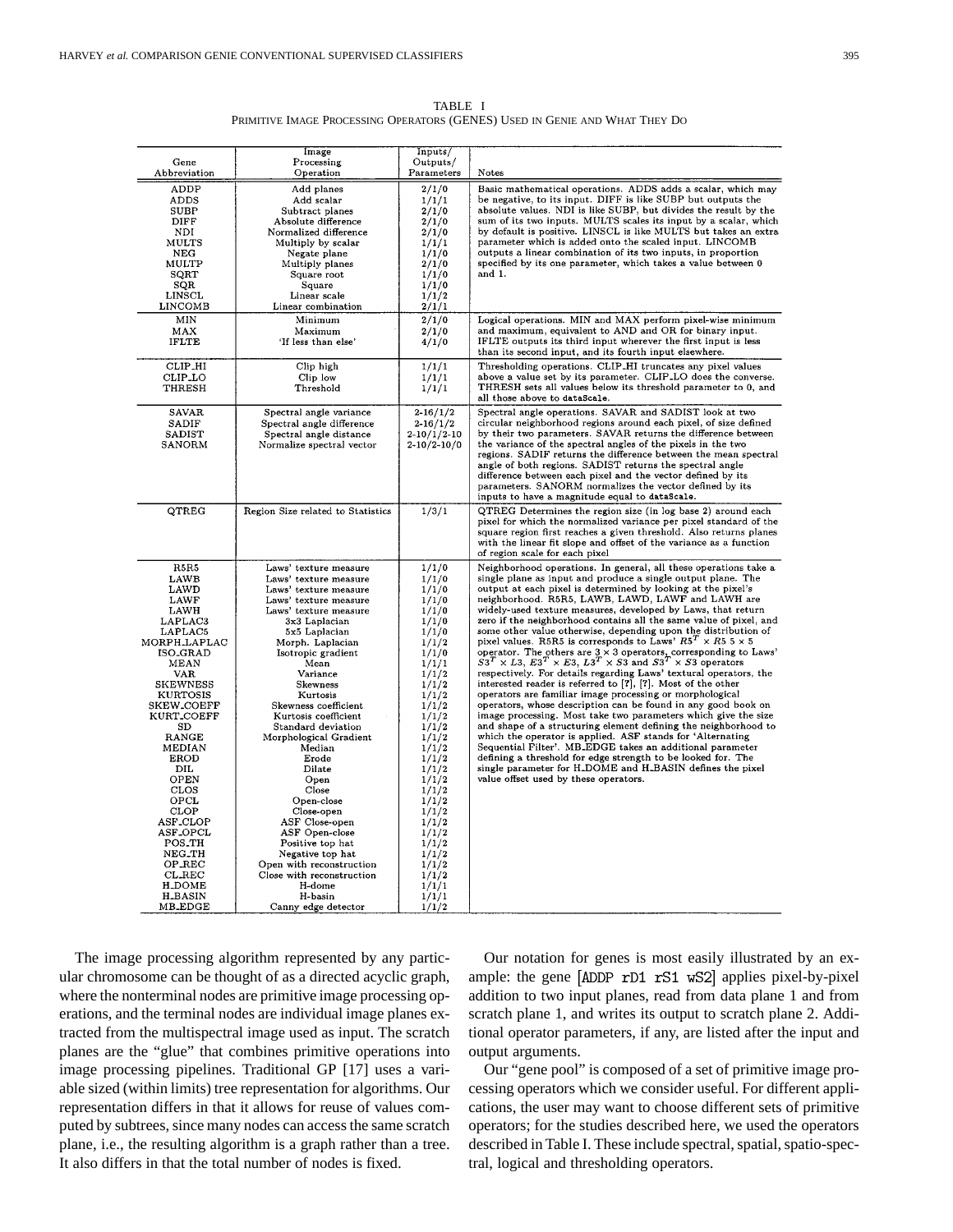The set of morphological operators is restricted to function-set processing morphological operators, i.e., gray-scale morphological operators having a flat structuring element. The shape of the structuring elements used by these operators is chosen from among: square, circle, diamond, horizontal cross and diagonal cross, and horizontal, diagonal, and vertical lines. The shape and size of the structuring element are defined by operator parameters. Other local neighborhood/windowing operators such as mean, median, etc. specify their kernels/windows in a similar way. The spectral operators have been chosen to permit weighted sums, differences, and ratios of data and/or scratch planes.

It should be noted that although all chromosomes have the same fixed number of genes, the *effective length* of the resulting algorithm graph may be smaller than this. For example, an operator may write to a scratch plane that is then overwritten by another gene before anything has a chance to read from it. GENIE performs an analysis of chromosome graphs when they are created and only carries out those processing steps that actually affect the final result. Therefore, the fixed length of the chromosome acts as a maximum effective length.

In an interesting parallel to "junk DNA" in natural chromosomes, the final chromosomes produced by GENIE often exhibit some redundancy, i.e., genes and answer planes that do not contribute to the answer. While these "junk genes" do not affect the functionality of the chromosome, they can make it harder to understand how the chromosome works. We have therefore developed a simple postrun pruning process that removes junk genes and ineffective answer planes from the final solution if this is required.

# *C. Backends*

Final classification requires that the algorithm produce a single scalar output plane, which can then be thresholded to produce a binary output. It would be possible to treat, for example, the contents of scratch plane **S1** as the output from the algorithm (thresholding of this plane may be required to obtain a binary result). However, we have found it advantageous to adopt a hybrid approach which applies a conventional supervised classifier to a (sub)set of scratch and data planes to produce the final output plane.

To do this, we first select a subset of the scratch and data planes to be *answer planes*. The conventional supervised classifier "backend" uses the answer planes as input and produces a final output plane; in principle, we can use any supervised classification technique as the backend but for the comparisons reported here, we used the *Fisher Linear Discriminant* [20]. This provides a linear combination of the answer planes that maximizes the mean separation between true and false pixels, normalized by the total variance in the projection defined by the linear combination. The output of the discriminant-finding phase is a continuous-valued (gray-scale) image, which is then reduced to a binary image by finding the threshold value that maximizes the fitness as described in the following section.

# *D. Fitness Evaluation*

The fitness of a candidate solution is given by the degree of agreement between the final binary output plane and the training data. If we denote the detection rate (fraction of "true" pixels



Fig. 2. Software architecture of the GENIE System.

classified correctly) as  $R_d$  and the false alarm rate (fraction of "false" pixels classified incorrectly) as  $R_f$ , then the fitness F of a candidate solution is given by

$$
F = 500(R_d + (1 - R_f)).
$$
 (1)

Thus, a fitness of 1000 indicates a perfect classification result. This fitness score gives equal weighting to type I (true pixel incorrectly labeled as false) and type II (false pixel incorrectly labeled as true) errors. Note a fitness score of 500 can be trivially achieved with a classifier that identifies all pixels as true (or all pixels as false).

# *E. Software Implementation*

The evolutionary algorithm code has been implemented in object-oriented Perl. This provides a convenient environment for the string manipulations required by the evolutionary operations and simple access to the underlying operating system (Linux). Chromosome fitness evaluation is the computationally intensive part of the evolutionary process and we currently farm this job out to a separate process running a commercial image processing engine (interactive data language (IDL), by Research Systems, Inc. [21]). IDL does not provide all the image processing operators we want, so we have implemented additional operators in C that can be called from within the IDL environment. Within IDL, individual genes correspond to single primitive image operators, which are coded as IDL procedures; a chromosome is a sequence of genes and exists as lines of IDL code in an IDL batch executable. In our present implementation, an IDL session is opened at the start of a run and communicates with the Perl code via a two-way UNIX pipe. This pipe is a low-bandwidth connection. It is only the IDL session that needs to access the input and training data (possibly hundreds of megabytes), requiring a high-bandwidth connection. The AL-ADDIN training data mark-up tool was written in Java. Fig. 2 shows the software architecture of the system.

# III. CONVENTIONAL SUPERVISED CLASSIFICATION

Many implementations of standard supervised classifiers exist. One of the most widely used remote-sensing software packages is the ENvironment for Visualizing Imagery (ENVI) [1], which is built on IDL and is also distributed by Research Systems, Inc. Supervised classification techniques provided as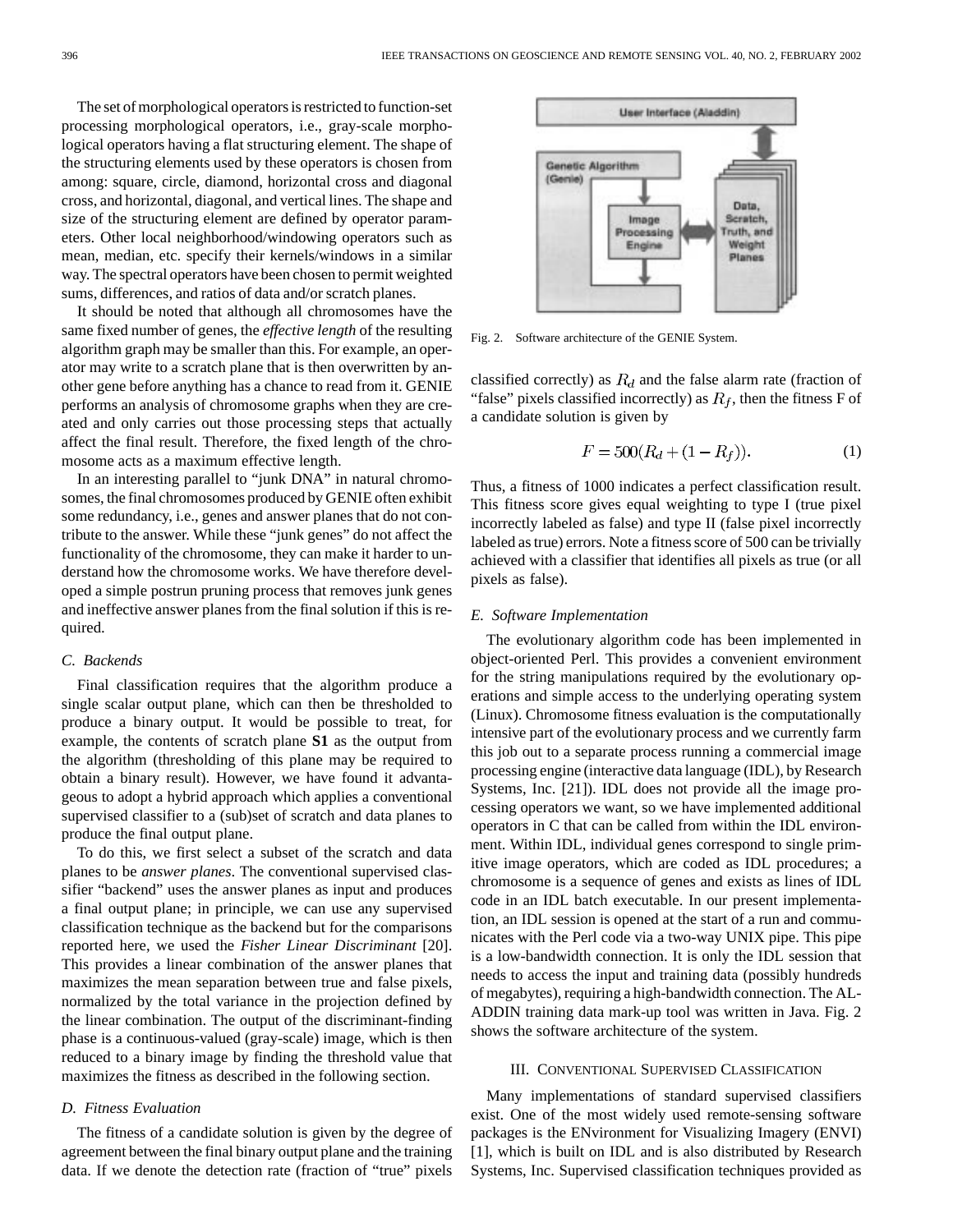part of the ENVI package were used in the comparison experiments with GENIE. Currently GENIE is set up to be trained using effectively three classes: "feature," "nonfeature," and "don't care" and to be able to classify every pixel in its input data into one of two classes: "feature" and "nonfeature." The normal mode of operation of the ENVI supervised classifiers is to use training data for the one "true" class, i.e., the feature of interest. The ENVI classifier is then used to classify the input image into "feature" or "unclassified". The user adjusts the parameters of the particular supervised classifier in order to attain optimal performance, with respect to feature identification. For our experiments, these parameters were adjusted to maximize the fitness defined in (1).

The one exception to this is the maximum likelihood classifier, which requires more than one class in the training data. In this case we used the "feature" and "nonfeature" classes and the maximum likelihood classifier classified every pixel in the input data into one or other of these two classes, with no "unclassified" pixels being allowed. For applying the ENVI-supplied classifiers to out-of-training-sample data, the training data (reference spectra) used in the training was provided, together with the parameters that gave optimal performance on the training data. For the GENIE case, it was simply a case of applying the algorithms found by GENIE to the out-of-training-sample data (including the linear discriminant and threshold found during training).

In Section VI, we show auxiliary results from training the ENVI classifiers with more than just these two ("feature" and "nonfeature") classes.

The following ENVI-supplied supervised classification techniques were used in the comparison experiments [22].

## *A. (MIN) Minimum Distance*

The minimum distance supervised classification technique [22], [23] computes the mean pixel vector of the "feature" class, and then assigns new pixels to the "feature" class based on the Euclidean distance from that pixel to the mean. For the multiclass case, the pixel is assigned to the feature whose mean value is the minimum distance from the pixel. For the simple feature/nonfeature discrimination here, the pixels is identified as a "feature" if the distance is less than a user-defined threshold (adjusted to obtain optimum performance on the training data); otherwise, it is a "nonfeature."

#### *B. (MAX) Maximum Likelihood*

Maximum likelihood classification is the most common supervised classification method used with remote sensing data [23], and among the classifiers considered here, the one with the most free parameters. Here each class ("feature" and "nonfeature") is modeled with separate multivariate gaussian distributions. New pixels are assigned to the class that had the highest probability of generating that pixel.

#### *C. (MAH) Mahalanobis Distance*

The Mahalanobis distance technique [23] is very similar to the maximum likelihood classifier, but with the simplification that all classes are modeled as having identical covariance matrices (which define the shape and orientation of the normal distribution). In the one class case, we compare the probability that a new pixel was generated by the "feature" class, to a user-defined threshold, in order to decide the class to which each pixel belongs.

#### *D. (SAM) Spectral Angle Mapper*

The spectral angle mapper (SAM) technique [24] is motivated by the observation that changes in illumination caused by shadows, slope variation, sun position, light cloud, etc., approximately only alter the magnitude of a pixel's vector, rather than the direction. Therefore we can eliminate these effects by normalizing all pixel vectors to unit magnitude and then looking at the angle between a given pixel and the mean vector for the "feature" class. Pixels are assigned to the "feature" class if this angle is less than a user-defined threshold.

# *E. (BIN) Binary Encoding*

Binary encoding classification [23], [25] encodes the data and reference spectra into ones and zeros, based on whether a particular band value lies above or below the spectrum mean. The comparison between the encoded reference spectrum with the encoded data spectra is performed using a Boolean logic exclusive OR (XOR) function. A user specifies the minimum fraction of bands that must match between the encoded reference spectrum and the data spectra. Pixels that do not meet this criterion are labeled as "nonfeature." We note that binary encoding produces an extreme coarsening of the data. It was invented for, and is most appropriately applied to, hyperspectral data.

It is worth noting that for the traditional supervised classifiers, the user-defined thresholds determined as being optimal for the training data may not be optimal for out-of-training-sample data. However, we can envisage a production scenario, where the classifiers are trained on one set of data to find a particular feature, where some kind of "ground truth" is available and the resultant classifier is applied to some other out-of-training-sample data, in order to determine if that particular feature is present or not in the data, and "ground truth" data not be available for that data. In this case, the lack of ground truth means that there is no quantitative way of determining the optimal threshold value for the out-of-training-sample data. It should also be pointed out that this is also the case for the GENIE classifiers. GENIEs backend has a threshold which needs to be determined and the value determined as optimal for a training set may not be optimal for out-of-training-sample data. So, for a fair comparison, thresholds determined for all classifiers during training where left unchanged when the classifiers were applied to out-of-training-sample data. In addition, experiments were also conducted in which user-adjusted thresholds were not employed, where the traditional classifiers were forced to classify the entire scene into feature or nonfeature based on the particular distance measure appropriate to the classifier. This amounts to a planar separating surface compared to a sphere for the user-defined threshold case. It was found that the user-adjusted threshold scenario performed better, in general.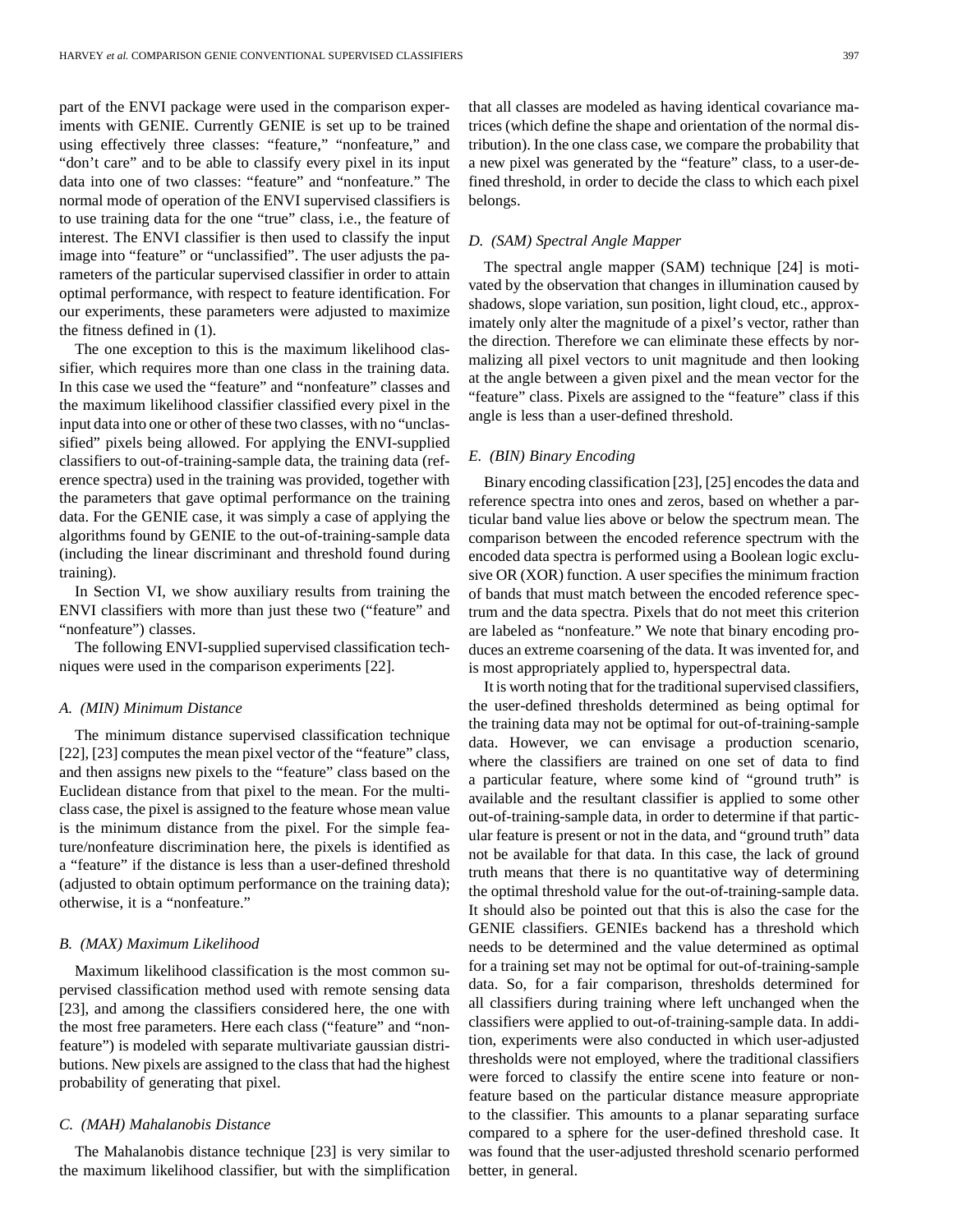| Feature  | Site Name       | <b>AVIRIS Flight Number</b> |  |  |  |  |
|----------|-----------------|-----------------------------|--|--|--|--|
| Roads 1  | Moffet Field    | f970620t01p02 r03 sc01      |  |  |  |  |
| Roads 2  | <b>ARM</b> Site | f970801t01p02r01sc06        |  |  |  |  |
| Roads 3  | Denver          | f970701t01p02 r07 sc07      |  |  |  |  |
| Golf1    | Moffet Field    | f970620t01p02 r03 sc01      |  |  |  |  |
| Golf 2   | Denver          | f970701t01p02 r07 sc01      |  |  |  |  |
| Golf 3   | Kennedy Space   | f960323t01p02 r04 sc02      |  |  |  |  |
|          | Center          |                             |  |  |  |  |
| Urban 1  | Denver          | f970701t01p02 r07 sc09      |  |  |  |  |
| Urban 2  | Denver          | f970701t01p02r07sc04        |  |  |  |  |
| Urban 3  | Moffet Field    | f970620t01p02 r03 sc01      |  |  |  |  |
| Clouds 1 | Atlanta         | f970806t01p02 r07 sc01      |  |  |  |  |
| Clouds 2 | Atlanta         | f970806t01p02 r07 sc02      |  |  |  |  |
| Clouds 3 | "Clouds 1"      | f970817t01p02 r05 sc01      |  |  |  |  |

#### IV. EXPERIMENTAL DATA AND CLASSIFICATION TASKS

#### *A. Data Used in the Experiments*

The remotely-sensed images referred to in this paper were derived from the Airborne Visible and InfraRed Imaging Spectrometer(AVIRIS)[26], a sensor developed and operated by the NASA Jet Propulsion Laboratory. The AVIRIS sensor collects data in 224 contiguous,relativelynarrow(10nm),uniformly-spacedspectral channels. AVIRIS is an airborne sensor and spatial resolution can vary from a few meters to 20 m, depending on the altitude of the collecting platform. We used data from 1996 and 1997 AVIRIS campaigns from a range of sites shown in Table II; more detail is available from the AVIRIS quicklook website [27].

For the studies reported here, we used a reduced number of relatively wide spectral bands, designed to simulate imagery from a new remote sensing satellite called the Multispectral Thermal Imager (MTI) [28]. The MTI satellite was launched in March 2000 and collects data in 15 spectral bands. Ten of these bands sample wavelengths between 0.4 and 2.4 microns, a region covered by the AVIRIS instrument. As test data to develop analysis codes for the MTI mission, AVIRIS data were convolved with the MTI spectral filter functions to produce simulated MTI data. This 10-band simulated data was used for development of both conventional remote sensing algorithms and for GENIE development, such as reported here.

The images displayed here are false-color images (which have then been converted to gray-scale in the printing process). The color mappings used are the same for all original image data shown. The particular color mappings used here involve averaging MTI bands A (0.45–0.52  $\mu$ m) and B (0.52–0.60  $\mu$ m) for the blue component, bands C (0.62–0.68  $\mu$ m) and D (0.76–0.86  $\mu$ m) for the green component and bands E (0.86–0.89  $\mu$ m) and F (0.91–0.97  $\mu$ m) for the red component. In addition, the images have been contrast enhanced. The choice of color mappings was arbitrary, in that it was a personal decision made by the analyst in order to best "highlight" the feature of interest, and thereby enable the production of high quality training data. This ability to manipulate the image with color mappings and contrast enhancement is an important feature of the graphical interface.

## *B. Classification Tasks*

We chose four different features of interest: roads, golf courses, urban areas, and clouds. These features were chosen

TABLE III COMPARISON OF GENIES EVOLVED ALGORITHM WITH ENVI ALGORITHMS  $(DR = DETECTION RATE, FAR = FALSE ALARM RATE)$ 

|         |         | <b>Training Data</b> |       |       |       | Out-of-Training-Sample Data |       |              |       |       |       |       |       |
|---------|---------|----------------------|-------|-------|-------|-----------------------------|-------|--------------|-------|-------|-------|-------|-------|
|         |         | <b>GENIE</b>         | MIN   | MAH   | MAX   | SAM                         | BIN   | <b>GENIE</b> | MIN   | MAH   | MAX   | SAM   | BIN   |
|         | Fitness | 963.3                | 781.2 | 865.9 | 921.1 | 803.9                       | 677.5 | 763.2        | 559.9 | 500.0 | 611.2 | 566.0 | 587.1 |
| Roads   | DR(%)   | 96.61                | 78.63 | 83.11 | 91.62 | 82.93                       | 82.00 | 60.71        | 27.54 | 0.00  | 62.25 | 30.29 | 72.94 |
|         | FAR (%) | 3.95                 | 22.40 | 10.03 | 7.40  | 22.14                       | 46.50 | 7.36         | 15.57 | 0.00  | 40.02 | 17.09 | 55.51 |
|         | Rank    | 1st                  | 5th   | 3rd   | 2nd   | 4th                         | 6th   | 1st          | 5th   | 6th   | 2nd   | 4th   | 3rd   |
|         | Fitness | 998.3                | 945.0 | 947.6 | 966.2 | 915.4                       | 820.1 | 739.8        | 584.8 | 500.0 | 553.1 | 696.5 | 572.9 |
| Golf    | DR (%)  | 99.68                | 95.16 | 93.84 | 96.21 | 92.73                       | 78.72 | 61.60        | 42.34 | 0.00  | 10.93 | 58.76 | 51.16 |
|         | FAR (%) | 0.00                 | 6.17  | 4.32  | 2.97  | 9.64                        | 14.71 | 13.65        | 25.39 | 0.00  | 0.31  | 19.46 | 36.57 |
|         | Rank    | $_{\rm 1st}$         | 4th   | 3rd   | 2nd   | 5th                         | 6th   | 1st          | 3rd   | 6th   | 5th   | 2nd   | 4th   |
|         | Fitness | 998.9                | 694.7 | 861.6 | 963.6 | 636.3                       | 580.4 | 813.5        | 586.2 | 514.6 | 569.4 | 499.1 | 521.9 |
| Urban   | DR (%)  | 99.85                | 58.55 | 80.34 | 95.67 | 75.03                       | 83.59 | 66.32        | 27.36 | 2.93  | 65.86 | 50.67 | 70.18 |
|         | FAR (%) | 0.07                 | 19.61 | 8.03  | 2.94  | 47.77                       | 67.52 | 3.63         | 10.11 | 0.02  | 51.97 | 50.51 | 65.80 |
|         | Rank    | 1st                  | 4th   | 3rd   | 2nd   | 5th                         | 6th   | 1st          | 2nd   | 5th   | 3rd   | 6th   | 4th   |
|         | Fitness | 999.9                | 975.7 | 946.7 | 997.9 | 979.4                       | 760.2 | 978.0        | 968.6 | 632.0 | 701.7 | 975.3 | 727.1 |
| Clouds  | DR(%)   | 99.99                | 96.41 | 94.21 | 99.91 | 98.18                       | 55.59 | 97.43        | 95.38 | 28.62 | 99.97 | 97.28 | 48.85 |
|         | FAR(%)  | 0.00                 | 1.27  | 4.86  | 0.33  | 2.29                        | 3.55  | 1.82         | 1.67  | 2.22  | 59.64 | 2.23  | 3.43  |
|         | Rank    | 1st                  | 4th   | 5th   | 2nd   | 3rd                         | 6th   | 1st          | 3rd   | 6th   | 5th   | 2nd   | 4th   |
|         | Fitness | 990.1                | 849.1 | 905.5 | 962.2 | 833.8                       | 709.5 | 823.6        | 674.9 | 536.6 | 608.8 | 684.2 | 602.3 |
| Average | DR(%)   | 99.03                | 82.19 | 87.87 | 95.86 | 87.22                       | 74.98 | 71.51        | 48.16 | 7.89  | 59.75 | 59.25 | 60.78 |
|         | FAR (%) | 1.01                 | 12.36 | 6.81  | 3.41  | 20.46                       | 33.07 | 6.62         | 13.18 | 0.56  | 37.99 | 22.32 | 40.33 |
|         | Rank    | 1st                  | 4th   | 3rd   | 2nd   | 5th                         | 6th   | 1st          | 3rd   | 6th   | 4th   | 2nd   | 5th   |

because of their particular attributes in multispectral data. The features were considered a good test of a supervised classification technique due to the different levels of difficulty they posed for these techniques. Clouds are relatively easy, and mostly spectral; urban areas encompass a land-cover distinction; roads are easy for the eye to find, but notoriously difficult for automated algorithms; golf courses require a combination of spectral and spatial information to disambiguate them from other similarly-vegetated areas (e.g., lawns).

We set the various supervised classification techniques the task of distinguishing these features within several scenes of the ten-channel multispectral data as described above. For each feature of interest three separate scenes had training data marked-up using the ALADDIN tool. This provided "ground truth" for training data and for assessing the performance of the classification scheme on out-of-training-sample data. We employed a cross-validation scheme where, for each feature, we trained a classifier separately on the three marked-up scenes, and then for each scene, applied the resulting classifier to the two remaining out-of-sample scenes. GENIE was run, with a population of 100 individuals, for 500 generations, or until a (perfect score) fitness of 1000 was achieved.

An example of an image plus associated training data is shown in Fig. 1. This figure shows the false-color image for one of the scenes used for the "urban area" feature classification, and the associated training data. In the training data image the white pixels correspond to the places on the image where the feature is asserted to be, the grey pixels to where the feature is asserted not to be, and the black pixels correspond to places where no assertion is made.

# V. COMPARISON EXPERIMENTS

For the training phase, we ran GENIE and the ENVI-supplied classifiers on the training data. For GENIE, the result of this training phase is an image processing pipeline which can be applied to and tested on other data. To apply the ENVI-supplied classifiers to out-of-training-sample data it was necessary to save the regions of interest of the marked-up training classes and provide them as the reference spectra for application of the classifiers to out-of-training-sample data.

We measured the fitness, detection rate and false-alarm rate of all the classifiers on the training data and out-of-training-sample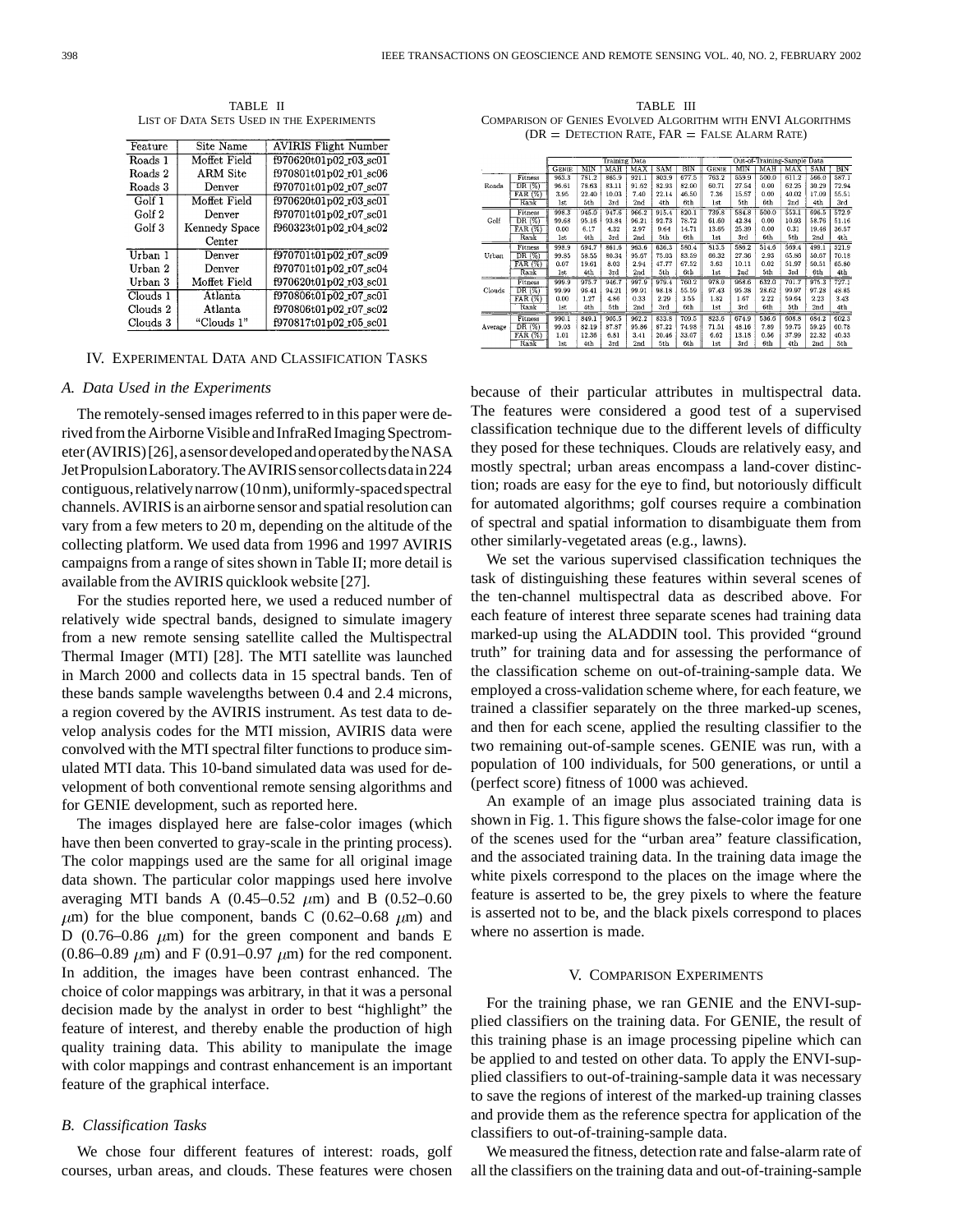

Fig. 3. Image processing pipeline discovered by GENIE for finding golf courses. Dotted lines indicate scratch planes which did not contribute significantly to the final classification.

data. Table III summarizes the quantitative results of the comparison between the GENIE algorithm output and the traditional algorithms' output for each of the features. The bottom four rows of the table show the average, for each classification technique, across all features sought. It is interesting to notice that the relative ranking (based on fitness score) of each of the classifiers is relatively stable over the different features, with the more complicated classifiers generally achieving the highest scores. For the out-of-training-sample data, by contrast, the simpler algorithms (with fewer free parameters) perform much better. The main exception is GENIE, which performs well on both the traning data and on the out-of-training-sample data.

An example of an image processing pipeline produced by GENIE is given by the following solution to the golf coursefinding task:

As described in Section II-B, each line consists of a single primitive image processing operation: the name of the operator, which data (D) or scratch (S) planes were read  $(r)$  from and which were written  $(v)$  to, and what parameter values were used (see Table I for details on the individual operators). GENIE produced a solution with five answer planes, and the backend produced a linear combination of those planes, along with a threshold value, to give a binary classification. A graphical representation of this pipeline is illustrated in Fig. 3. Note that the circled  $\mathbf D$ s represent the input data planes and the circled  $\mathbf S$ s represent the answer planes that are input to the back-end classifier (Fisher Linear Discriminant plus threshold), to produce the final classification result. To aid clarity, we now provide a narrative description of the operation of this pipeline.

The RANGE operator computes the difference between the maximum and minimum value in a  $7 \times 7$  kernel of data plane D10, and writes the result to scratch plane S1. The parameters " 3 0" correspond to a square  $7 \times 7$  kernel. The first integer parameter for this operator, "3," actually defines the "radius" of the smoothing kernel, where the "diameter" of the kernel is always an odd integer, and defined as  $(2 \times \text{radius}) + 1$ . The second integer parameter, "0", defines the particular choice of kernel shape, in this case a square. A "1" would define a circle, "2" a vertical cross, "3" a diagonal cross, etc.

The first MEAN operator, [MEAN rD4 wS2 4 0], smooths the data plane D4 with a  $9 \times 9$  square kernel, and writes the solution to scratch plane S2. The second MEAN operator, [MEAN  $rS2$  w $S2$  3 0], smooths the result stored in the  $S2$ plane with a  $7 \times 7$  square kernel, and the CLOP operator performs a morphological close-open operation, again with a  $7 \times 7$  square kernel, writing the output to scratch plane S2.

The ASF OPCL operator performs an alternating sequential open-closing with a square kernel of maximum size  $7 \times 7$  on data plane D2, and writes the output to scratch plane S3.

The VAR operator computes the variance in a  $7 \times 7$  kernel of data plane D7, and writes the result to scratch plane S4. That plane is further modified by the OP REC operator, which performs a morphological opening with reconstruction, again based on a  $7 \times 7$  kernel.

The QTREG operator also reads data plane D7 and writes three scratch planes  $(S5, S3, and S1)$ , two of which  $(S3 and S1)$  are overwritten by other operators before being used.

Finally, the Fisher Discriminant backend applies a linear combination of the scratch planes, followed by a threshold, to produce a binary answer plane. The coefficients applied to the five answer planes (SO, S1, S2, S3, S4) are:  $\{-9.354 \times$  $10^{-6}, 1.235 \times 10^{-5}, 1.659 \times 10^{-6}, 1.460 \times 10^{-9}, 0.0349$ . There is an additional dc offset value of  $-0.350$  applied to the output of the linear combination. The threshold value for determining the binary output was 0.664 305.

It can be seen that this image processing pipeline has only used four of the available ten data planes as input: data planes D2, D4, D7, and D10. These correspond to the MTI bands B  $(0.52-0.60 \mu m)$ , D  $(0.76-0.86 \mu m)$ , G  $(0.99-1.04 \mu m)$ , and O (2.08–2.35  $\mu$ m), respectively. GENIEs choice of input data bands is (in retrospect) not too surprising, given the task. The algorithm is using the green band (B), as well as two near-infrared (NIR) bands (D,G) and a short-wave infrared (SWIR) band (O). Vegetation is highlighted in the two NIR bands that GENIE selected, as well as in the green band.

Of these five answer planes the most important were S1, S2, and S4; using only those planes we could still achieve the same fitness value, on the training data and out-of-training-sample data, as when all the answer planes were used. Hence, two of the operators did not contribute substantially to the solution. The outputs of the useful answer planes, as can be seen from Fig. 3, are derived from the NIR and SWIR bands. In this case we see, somewhat surprisingly, that the green band is not contributing significantly to the solution. We might expect green to be very useful for identifying golf courses, and this is probably how it made its way into the chromosome. However, in the end, the NIR and SWIR bands were found to be more informative.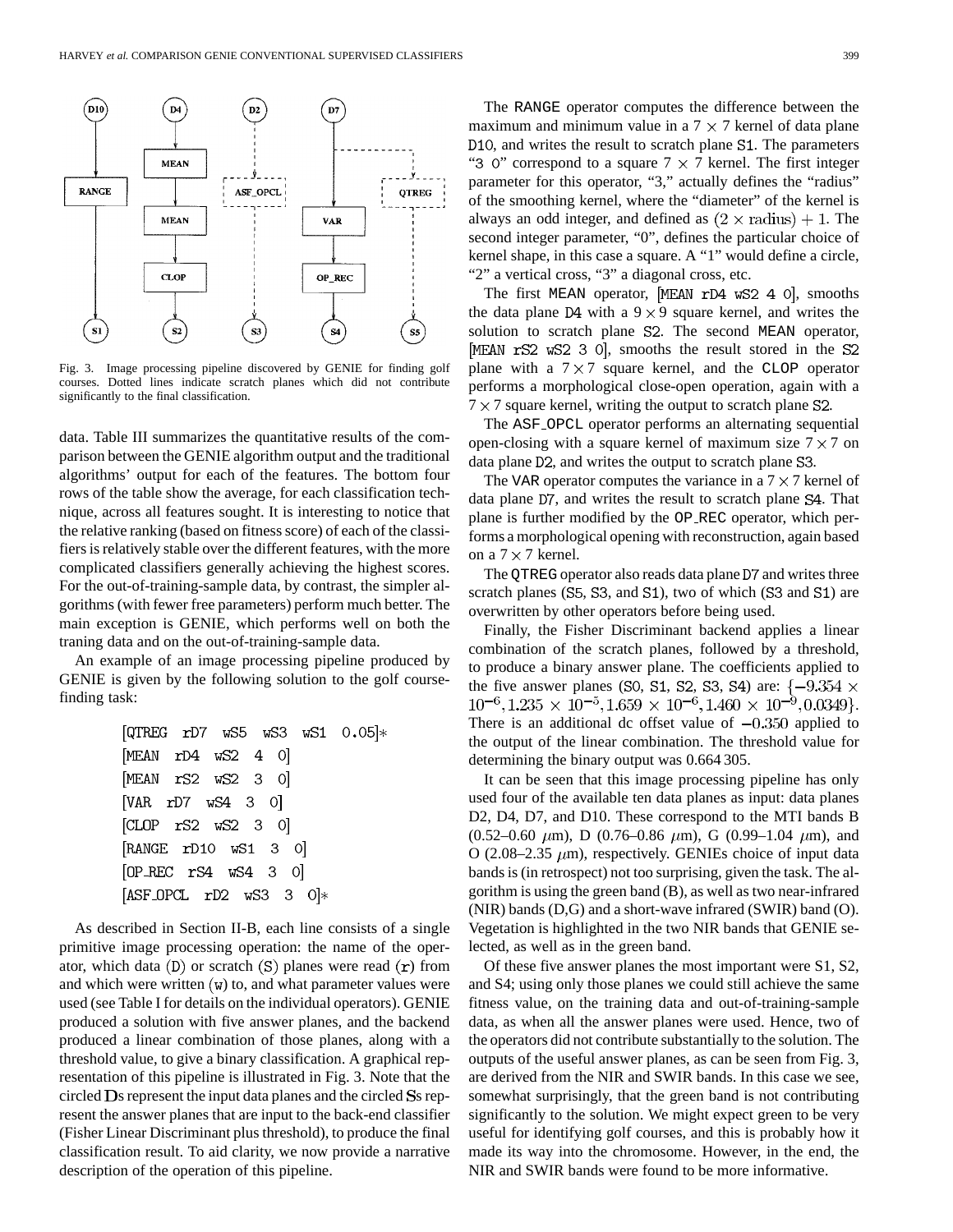

Fig. 4. (a) Greyscale images of one of the scenes used to produce the training data for "Golf Courses" (Golf 3). (b) Training data provided for the training scene for "Golf Courses" (white  $=$  feature, grey  $=$  not feature, and black  $=$  no assertion). The black "buffer area" around the golf course reflects the analyst's lack of concern with a detailed delineation of the precise extent of the golf

We illustrate the results of these classification techniques on training and out-of-training-sample data with an example of output from GENIE, and from the best-performing ENVI classifier, on the golf course problem. Figs. 4 and 5 compare GENIE to MAX for one of the training data sets, and Figs. 6 and 7 compare GENIE to the Spectral Angle Mapper (SAM) on out-oftraining-sample data.

An interesting aspect of GENIEs performance to consider is its repeatability; i.e., whether or not, for a given feature, GENIE leads to the same result (i.e., the same "image processing pipeline") when trained on different scenes. In general, GENIE will not produce the same image processing pipeline even when trained on the same scene, if it starts with a different random number seed. However, the different solutions will generally

Fig. 5. (a) GENIE results on training data: Fitness  $= 999.2$ . (b) Best ENVI classifier for the particular training scene (minimum distance): Fitness = 957.4. Here, GENIEs use of spatial information is clearly evident. The ENVI classifier actually did a better job of delineating the extent of the golf course, whereas GENIEs spatial operators led to a "fatter" golf course than the purely spectral data would warrant. On the other hand, though, this spatial information allowed GENIE to veto the golf course-like spectra in the rest of the image. Because the "fatter" golf course fits inside the no-assertion region, GENIE is not penalized.

have the same approximate performance, both on training data and on out-of-sample data, and there will often be an overlap in the choice of operators and data planes used in the image processing pipeline that is evolved. But the space of image processing pipelines it too large and too rugged to achieve any real level of "robustness," in this regard.

# VI. FURTHER EXPERIMENTS AND RESULTS

Depending on the application at hand, an image analyst is sometimes interested in the identification of a single specific feature against a background of everything else in the image,

course.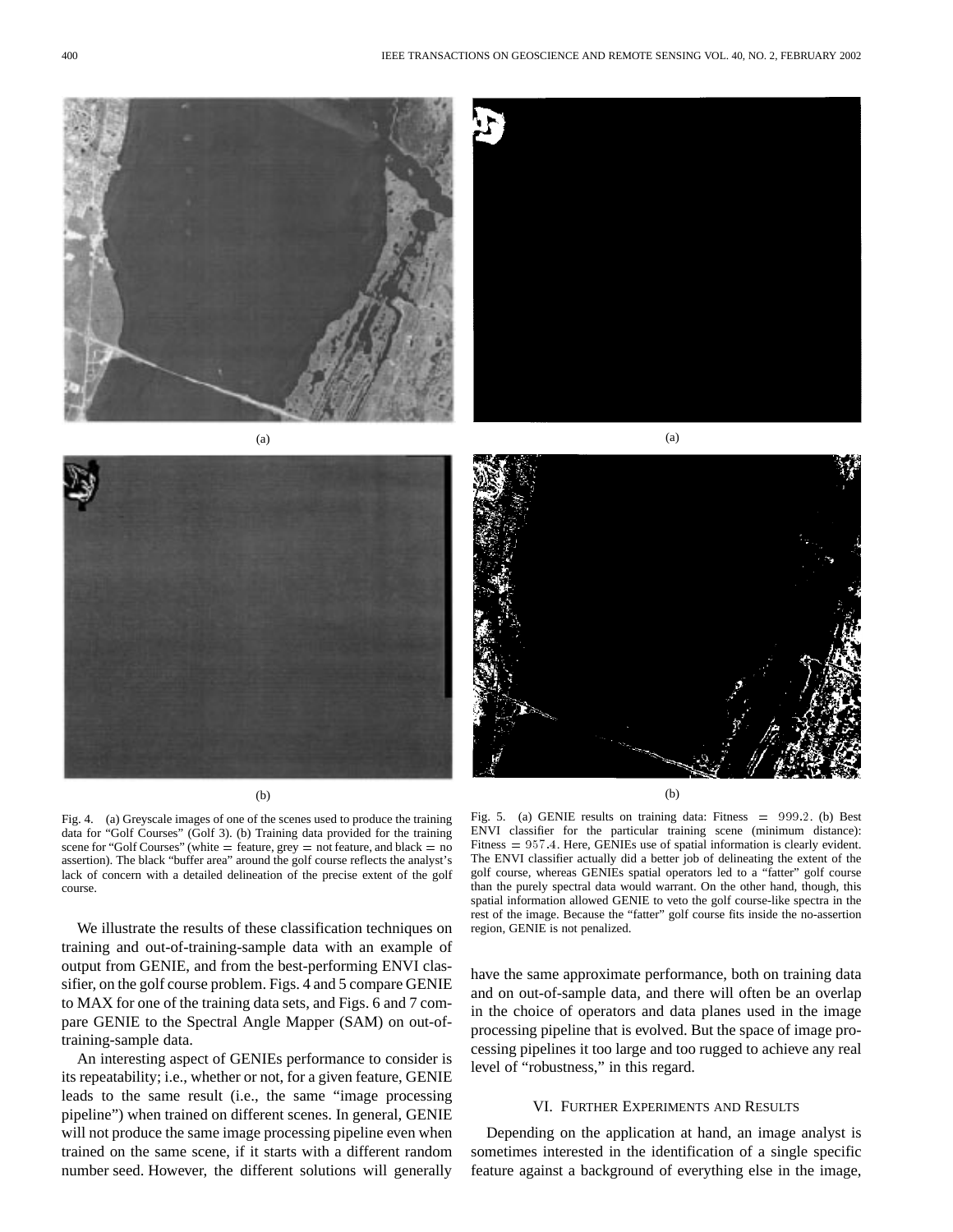

(b)

Fig. 6. (a) Greyscale images of one of the scenes used to produce training data for "Golf Courses" (Golf 1). (b) Training data provided for the training scene for "Golf Courses" (white <sup>=</sup> feature, grey <sup>=</sup> not feature, and black <sup>=</sup> no assertion).

Fig. 7. (a) GENIE results on out-of-training-sample data: Fitness = 946.9. (b) Best ENVI classifier (for particular training scene) on out-of-training-sample data (spectral angle mapper): Fitness = 856:7. Again, Genie has used its spatial operators to produce "fatter" golf courses, but it was also able to censor more of the nongolf-course area in the rest of the scene.

(b)

and is sometimes interested in the simultaneous extraction of multiple features (for instance, when making a landcover map). The experiments described in the previous sections take the first point of view and it is this binary classification task that GENIE was designed to handle.

However, for MAX and other conventional classifiers, the "background of everything else" is not well modeled as a single unimodal class. To address this difficulty, it has been suggested [29] to artificially divide the background into multiple classes, and then employ multi-class classification techniques. This combined use of labeled and unlabeled samples can often lead to more powerful supervised classification [30]–[33].

In order to address these same issues, we conducted a series of further experiments where we adopted a similar approach, in which the standard supervised classification techniques were given the task of classifiying the scenes into multiple classes instead of the two feature/nonfeature classes described in the previous experiments.

## *A. Experimental Procedure*

The training data as provided to GENIE and as used in the experiments described in Section V were used to create the training data provided to the standard supervised classifiers. The "feature" class was kept as it was, but the "nonfeature" class was divided up into multiple classes. The combination of the "feature" class and the subdivided "nonfeature" class was then given as training data to the standard supervised classification techniques.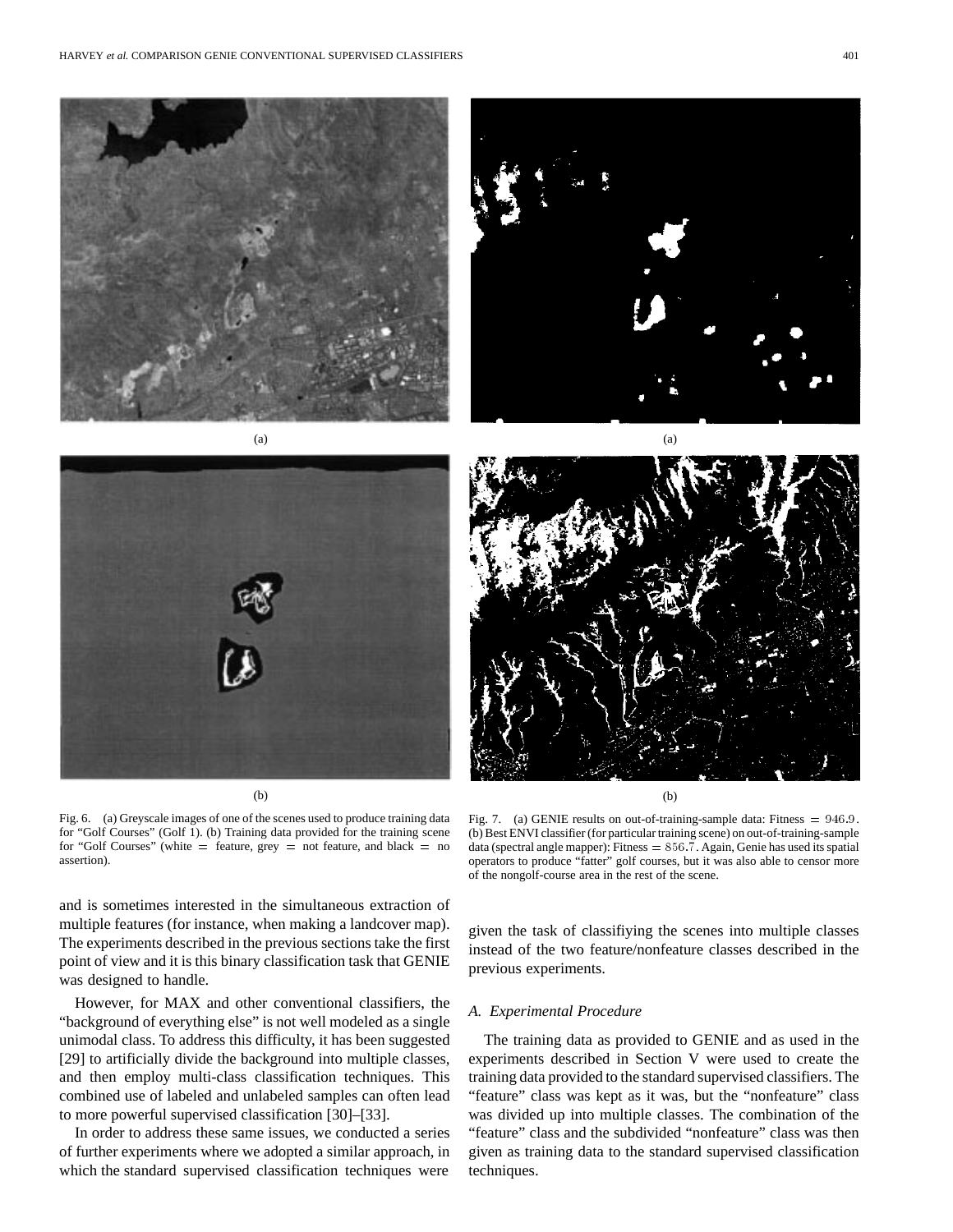TABLE IV RANKINGS, BASED ON FITNESS SCORES AVERAGED OVER ALL CLASSIFICATION TASKS, OF THE BEST MULTIPLE-CLASS VARIANTS OF THE STANDARD SUPERVISED CLASSIFIERS; ON BOTH TRAINING DATA AND TESTING DATA

|            | Training                    |         | Out-of-Training-Sample         |                     |  |  |
|------------|-----------------------------|---------|--------------------------------|---------------------|--|--|
| Rank       | Classifier                  | Fitness | Classifier                     | $_\mathrm{Fitness}$ |  |  |
| <b>1st</b> | <b>GENIE</b>                | 990.1   | <b>GENIE</b>                   | 824.5               |  |  |
| 2nd        | $\overline{\text{MAX}}$ (M) | 965.8   | SAM(M)                         | 780.0               |  |  |
| 3rd        | MAH(M)                      | 949.1   | MIN (M)                        | 778.7               |  |  |
| 4th        | <b>MAH</b>                  | 905.5   | MAH(M)                         | 752.4               |  |  |
| 5th        | MIN(M)                      | 892.3   | SAM                            | 684.2               |  |  |
| 6th        | SAM(M)                      | 874.1   | MIN                            | 674.9               |  |  |
| 7th        | MIN                         | 849.1   | MAX(M)                         | 615.5               |  |  |
| 8th        | <b>SAM</b>                  | 833.8   | $\overline{\text{MAH}}$<br>(M) | 536.6               |  |  |

It should be noted that the binary encoding supervised classification technique was not included in these additional experiments.

The "nonfeature" class was divided into multiple classes by applying ENVIs unsupervised k-means classification algorithms [1], [34], [35], to the entire "nonfeature" class. This k-means classification was performed several times, varying the number of classes into which the nonfeature class was classified. The k-means classification with the number of classes that provided the best final classification performance in terms of fitness, was the one included in the additional results shown here.

Table IV shows the overall ranking for the multiple-class classification algorithms, averaged over all the features for the training data. In this table, "(M)" indicates the use of multi-class training; the nonmultiple-class results are those results described and shown in Section V.

#### VII. DISCUSSION

With a single exception, GENIE outperformed all the other classification techniques on both training data and out-of-training-sample data, for all of the classification tasks considered. For the training data, the gap, with respect to fitness, between GENIEs performance and the best of the other techniques was much less than for the out-of-training-sample case. This suggests that GENIE is significantly better at generalizing than the other techniques compared here. An interesting observation is that the best of the other techniques on the training data did not necessarily guarantee it to be the best of the other techniques on the out-of-training-sample data. This indicates the sensitivity of these techniques to training data and highlights GENIEs generalization abilities.

The one exception was the multiclass SAM applied to golf courses, on out-of-training-sample data. This suggests that golf courses are relatively well identified by their spectral signatures (perhaps not surprising in a desert/mountain environment where they are quite distinctive), and that the illumination-invariance built into the SAM provided it the edge to better generalize to other scenes. Since GENIE was trained on only one scene at a time, it did not "learn" to employ an illumination-independent solution.

One issue to be addressed is training time. At present GENIE requires the testing of potentially thousands of candidate algorithms on the training data. Depending on the size of the data, this can take hours to complete. This is considerably longer to train than the other techniques. It should be noted, though, that the result of GENIEs training is an image processing algorithm that can be applied to other data with times comparable to that of the other techniques' application to out-of-training-sample data. We also remark that a few hours is usually a small fraction of the time it would take to hand-design an equivalent image processing pipeline that is customized not only to the specific feature, but also to the specific data set. Another point to consider is that being a population-based optimization technique, GENIE lends itself well to parallelization, which can dramatically reduce training time. Some experiments have been carried out to demonstrate this [6].

Although the traditional classification techniques that were compared here use only spectral information, it is possible to enable these techniques to use spatial information as well. There is in fact a large literature on methodologies for combining spatial and spectral information (e.g., see [36]–[39]). Our approach was to apply a set of spatial operators to each plane in the input multispectral data and then combine these new processed data planes with the raw data planes; both sets of planes would then be provided as input to the supervised classifiers. We applied a number of morphological smoothings at different scales to the input data and combined this with the original data. We found that this information did improve the fitness scores achieved by the conventional supervised classifiers, but they were still considerably below the performance of GENIE on the original data. Also, the improved performance was only for the training data. The classifiers actually performed worse on out-of-training-sample data (i.e., they were less robust). Obviously, if one were to adopt this approach, the choice of which spatial operators to apply is very important and the search space in this regard is immense. If one considers a scenario where some sophisticated technique is used to search the space for the optimal combination of spatial operators, one is entering the arena in which GENIE is designed to function.

In conclusion, an automated feature detection/classification system based on genetic programming has been described. Experiments comparing this new system with traditional supervised classifiers indicate consistently better performance, on both training data and out-of-training-sample data. We attribute GENIEs success to the choice of solution representation—as a multispectral image processing pipeline—and to the fact that it very naturally combines information from both the spectral and spatial domains.

#### **REFERENCES**

- [1] Envi-RSI's Remote Sensing Software [Online]. Available: http://www.rsinc.com/envi/index.cfm
- [2] S. P. Brumby, J. Theiler, S. J. Perkins, N. R. Harvey, J. J. Szymanski, J. J. Bloch, and M. Mitchell, "Investigation of image feature extraction by a genetic algorithm," *Proc. SPIE*, vol. 3812, pp. 24–31, 1999.
- [3] J. Theiler, N. R. Harvey, S. P. Brumby, J. J. Szymanski, S. Alferink, S. Perkins, R. Porter, and J. J. Bloch, "Evolving retrieval algorithms with a genetic programming scheme," *Proc. SPIE*, vol. 3753, pp. 416–425, 1999.
- [4] N. R. Harvey, S. Perkins, S. P. Brumby, J. Theiler, R. B. Porter, A. C. Young, A. K. Varghese, J. J. Szymanski, and J. J. Bloch, "Finding golf courses: The ultra high tech approach," in *Lecture Notes in Computer Science*, 2000, vol. 1803, pp. 54–64.
- [5] S. P. Brumby, J. Theiler, N. R. Harvey, S. J. Perkins, R. B. Porter, J. J. Szymanski, and J. J. Bloch, "A genetic algorithm for combining new and existing tools for multispectral imagery," *Proc. SPIE*, vol. 4049, 2000.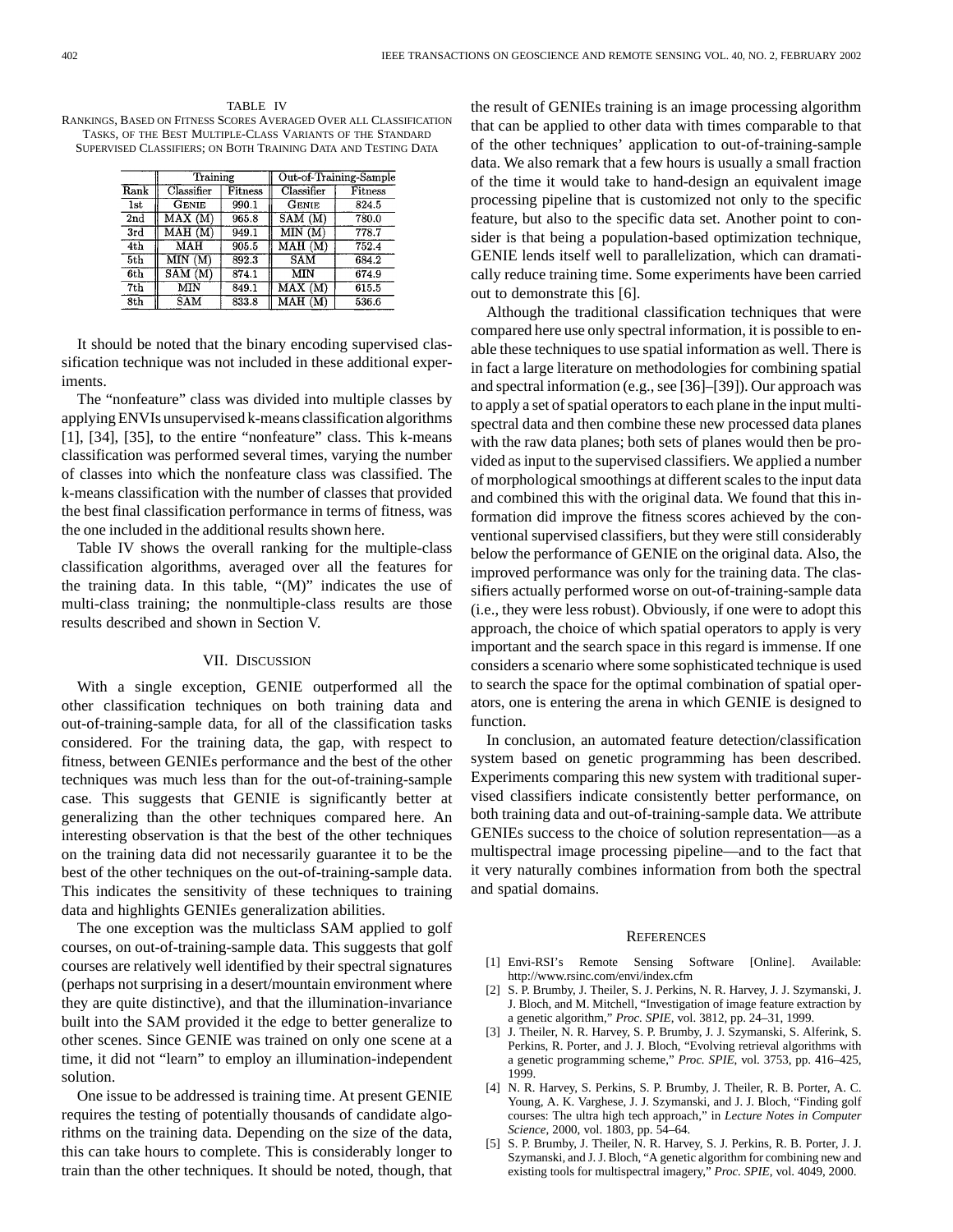- [6] N. R. Harvey, S. P. Brumby, S. J. Perkins, R. B. Porter, J. Theiler, A. C. Young, J. J. Szymanski, and J. J. Bloch, "Parallel evolution of image processing tools for multispectral imagery," *Proc. SPIE*, vol. 4132, pp. 72–82, 2000.
- [7] K. L. Hirsch, S. P. Brumby, N. R. Harvey, and A. B. Davis, "The MTI dense-cloud mask algorithm compared to a cloud mask evolved by a genetic algorithm and to the MODIS cloud mask," *Proc. SPIE*, vol. 4132, 2000.
- [8] S. J. Perkins, J. Theiler, S. P. Brumby, N. R. Harvey, R. B. Porter, J. J. Szymanski, and J. J. Bloch, "GENIE: A hybrid genetic algorithm for feature classification in multispectral images," *Proc. SPIE*, vol. 4120, pp. 52–62, 2000.
- [9] C. Harris and B. Buxton, "Evolving Edge Detectors," Dept. of Computer Science, University College London, London, U.K., Res. Note RN/96/3, 1996.
- [10] N. R. Harvey and S. Marshall, "GA optimization of multidimensional grey-scale soft morphological filters with applications in archive film restoration," in *Mathematical Morphology and its Applications to Image and Signal Processing V (ISMM2000)*, J. Goutsias, L. Vincent, and D. S. Bloomberg, Eds. Norwell, MA, pp. 129–138.
- [11] A. Teller and M. Veloso, "A controlled experiment: Evolution for learning difficult image classification," in *Lecture Notes in Computer Science*, 1995, vol. 990, pp. 165–176.
- [12] R. Poli *et al.*, "Genetic programming with user-driven selection: Experiments on the evolution of algorithms for image enhancement," presented at the 2nd Annu. Conf. Genetic Programming, J. R. Koza *et al.*, Eds., San Francisco, CA, 1997.
- [13] J. M. Daida, J. D. Hommes, T. F. Bersano Begey, S. J. Ross, and J. F. Vesecky, "Algorithm discovery using the genetic programming paradigm: Extracting low-contrast curvilinear features from SAR images of arctic ice," in *Advances in Genetic Programming 2*, P. J. Angeline and K. E. Kinnear, Eds. Cambridge, MA: MIT Press, 1996, ch. 21.
- [14] S. Bandyopadhyay and S. K. Pal, "Pixel classification using variable string genetic algorithms with chromosome differentiation," *IEEE Trans. Geosci. Remote Sensing*, vol. 39, pp. 303–308, Feb. 2001.
- [15] L. A. Cox Jr., L. Davis, and Y. Qiu, *Handbook of Genetic Algorithms*, L. Davis, Ed. New York, NY: Van Nostrand Reinhold, 1991, pp. 124–143. Dynamic anticipatory routing in circuit-switched telecommunications networks.
- [16] T. Dandekar and P. Argos, "Potential of genetic algorithms in protein folding and protein engineering simulations," *Protein Eng.*, vol. 5, pp. 637–645, 1992.
- [17] J. R. Koza, *Genetic Programming: On the Programming of Computers by Means of Natural Selection (Complex Adaptive Systems)*. Cambridge, MA: MIT Press, 1992.
- [18] K. I. Laws, "Rapid texture identification," *Proc. SPIE*, vol. 238, pp. 376–380, 1980.
- [19] M. Pietikainen, A. Rosenfeld, and L. S. Davis, "Experiments with texture classification using averages of local pattern matches," *IEEE Trans. Syst., Man and Cybern.*, vol. SMC-13, pp. 421–426, May 1983.
- [20] C. M. Bishop, *Neural Networks for Pattern Recognition*: Oxford University Press, 1995, ch. 3, pp. 105–112.
- [21] Research Systems Software Homepage [Online]. Available: http://www.rsinc.com
- [22] Envi Multispectral Classification Tutorial [Online]. Available: http://www.rsinc.com/Envi/tut2.cfm
- [23] J. A. Richards and X. Jia, *Remote Sensing Digital Image Analysis*. New York: Springer-Verlag, 1999.
- [24] F. A. Kruse, A. B. Lefkoff, J. B. Boardman, K. B. Heidebrecht, A. T. Shapiro, P. J. Barloon, and A. F. H. Goetz, "The spectral image processing system (SIPS)—Interactive visualization and analysis of imaging spectrometer data," *Remote Sens. Environ.*, vol. 44, pp. 145–163, 1993.
- [25] A. S. Mazer, M. Martin, M. Lee, and J. E. Solomon, "Image processing software for imaging spectrometry analysis," *Remote Sens. Environ.*, vol. 24, pp. 201–210, 1988.
- [26] AVIRIS Home Page [Online]. Available: http://aviris.jpl.nasa.gov
- [27] AVIRIS Ouicklooks [Online]. Available: http://aviris.jpl.nasa.gov/html/aviris.quicklooks.html
- [28] P. G. Weber, B. C. Brock, A. J. Garrett, B. W. Smith, C. C. Borel, W. B. Clodius, S. C. Bender, R. R. Kay, and M. L. Decker, "Multispectral thermal imager mission overview," *Proc. SPIE*, vol. 3750, pp. 340–346, 1999.
- [29] B. Jeon and D. A. Landgrebe, "Partially supervised classification using weighted unsupervised clustering," *IEEE Trans. Geosci. Remote Sensing*, vol. 37, pp. 1073–1079, Mar. 1999.
- [30] B. Shahshahani and D. Landgrebe, "Classification of multi-spectral data by joint supervised-unsupervised learning," Sch. of Elect. Eng., Purdue Univ., West Lafayette, IN, Tech. Rep. TR-EE 94-1, 1994.
- [31] V. Castelli and T. M. Cover, "On the exponential value of labeled samples," *Pattern Recognit. Lett.*, vol. 16, pp. 105–111, 1995.
- [32] P.-F. Hsieh and D. Landgrebe, "Statistics enhancement in hyperspectral data analysis using spectral-spatial labeling, the EM algorithm, and the leave-one-out covariance estimator," *Proc. SPIE*, vol. 3438, pp. 183–190, 1999.
- [33] L. Bruzzone and D. F. Prieto, "Unsupervised retraining of a maximum likelihood classifier for the analysis of multitemporal remote sensing images," *IEEE Trans. Geosci. Remote Sensing*, vol. 39, pp. 456–460, Feb. 2001.
- [34] J. T. Tou and R. C. Gonzales, *Pattern Recognition Principles*. Reading, MA: Addison-Wesley, 1974.
- [35] A. K. Jain, M. N. Murty, and P. J. Flynn, "Data clustering: A review," *ACM Comput. Surv.*, vol. 31, pp. 264–323, 1999.
- [36] D. A. Landgrebe, "The development of a spectral-spatial classifier for earth observational data," *Pattern Recognit.*, vol. 12, pp. 165–175, 1980.
- [37] B. Jeon and D. A. Landgrebe, "Classification with spatio-temporal interpixel class dependency contexts," *IEEE Trans. Geosci. Remote Sensing*, vol. 36, pp. 182–191, July 1992.
- [38] T. Yamazaki and D. Gingras, "Image classification using spectral and spatial information based on MRF models," *IEEE Trans. Image Processing*, vol. 4, pp. 1333–1339, Sept. 1995.
- [39] J. Theiler and G. Gisler, "A contiguity-enhanced k-means clustering algorithm for unsupervised multispectral image segmentation," *Proc. SPIE*, vol. 3159, pp. 108–118, 1997.

**Neal R. Harvey** received the B.Eng.(Hons.) degree in mechanical engineering from the University of Hertfordshire, U.K., in 1989, and the M.Sc. degree in information technology systems and the Ph.D. degree in nonlinear digital image processing from the University of Strathclyde, U.K. in 1992 and 1997, respectively.

He was a Research Fellow in the Signal Processing Division of the Department of Electronic and Electrical Engineering, University of Strathclyde. In April 1999, he took up a Postdoctoral Research Associate position in the Space and Remote Sensing Sciences Group of the Nonproliferation and International Security Division, Los Alamos National Laboratory, Los Alamos, NM. His research interests include nonlinear digital filters, optimization techniques, machine learning, image classification, remote sensing, and film and video restoration.

**James Theiler** received the Ph.D. degree from California Institute of Technology, Pasadena, in 1987, on algorithms for identifying chaos in time series.

He joined the Space and Remote Sensing Sciences Group, Los Alamos National Laboratory, Los Alamos, NM, in 1994.

**Steven P. Brumby** received the Ph.D. degree in theoretical particle physics from the University of Melbourne, Australia, in 1997.

He is currently a Technical Staff Member with the Space and Remote Sensing Sciences Group, Los Alamos National Laboratory, Los Alamos, NM. His research interests include automatic feature extraction, remote sensing of the environment, genetic programming, extra-galactic astrophysics, and the mathematical foundations of quantum mechanics.

**Simon Perkins** received the Ph.D. degree in artificial intelligence from the University of Edinburgh, U.K., in 1999.

He held a postdoctoral position at Los Alamos National Laboratory, Los Alamos, NM, from 1999 to 2001, and has been a Technical Staff Member since April 2001. His current research involves taking modern statistical machine learning methods (support vector machines, boosting, etc.) and finding ways to apply them to real-world practical problems in image and signal analysis. He has over 20 publications in the fields of machine learning, genetic algorithms, robotics, evolvable hardware, and computer vision.

**John Szymanski** received the Ph.D. degree in physics from Carnegie Mellon University, Pittsburgh, PA, in 1987.

He held a Director's Postdoctoral Fellowship at Los Alamos National Laboratory (LANL), Los Alamos, NM, from 1987 to 1990. From 1990 to 1997, he was Assistant Professor of physics at Indiana University, Bloomington. Since 1997, he has been a Technical Staff Member and Project Leader at LANL, where he is Project Leader for the Multispectral Thermal Imager satellite. He has 34 publications in refeered journals, over 30 invited talks presented at conferences, seminars and colloquia, and numerous publications in conference proceedings.